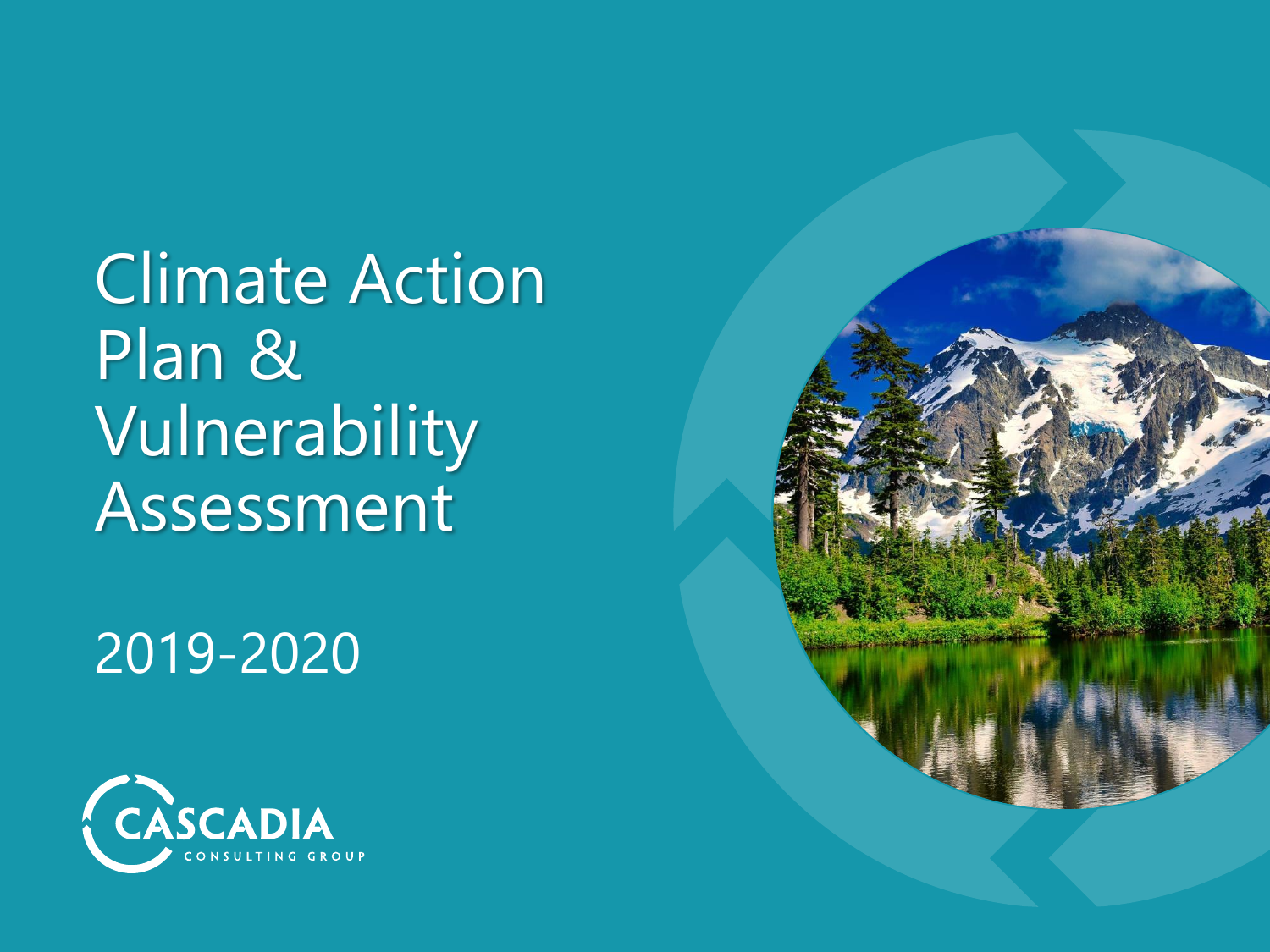## TOPICS FOR OCTOBER 3 MEETING

- Introduce Cascadia team
- Overview of project timeline & Committee meetings
- Current status & next steps
- Introduction to Vulnerability Assessment & focus areas

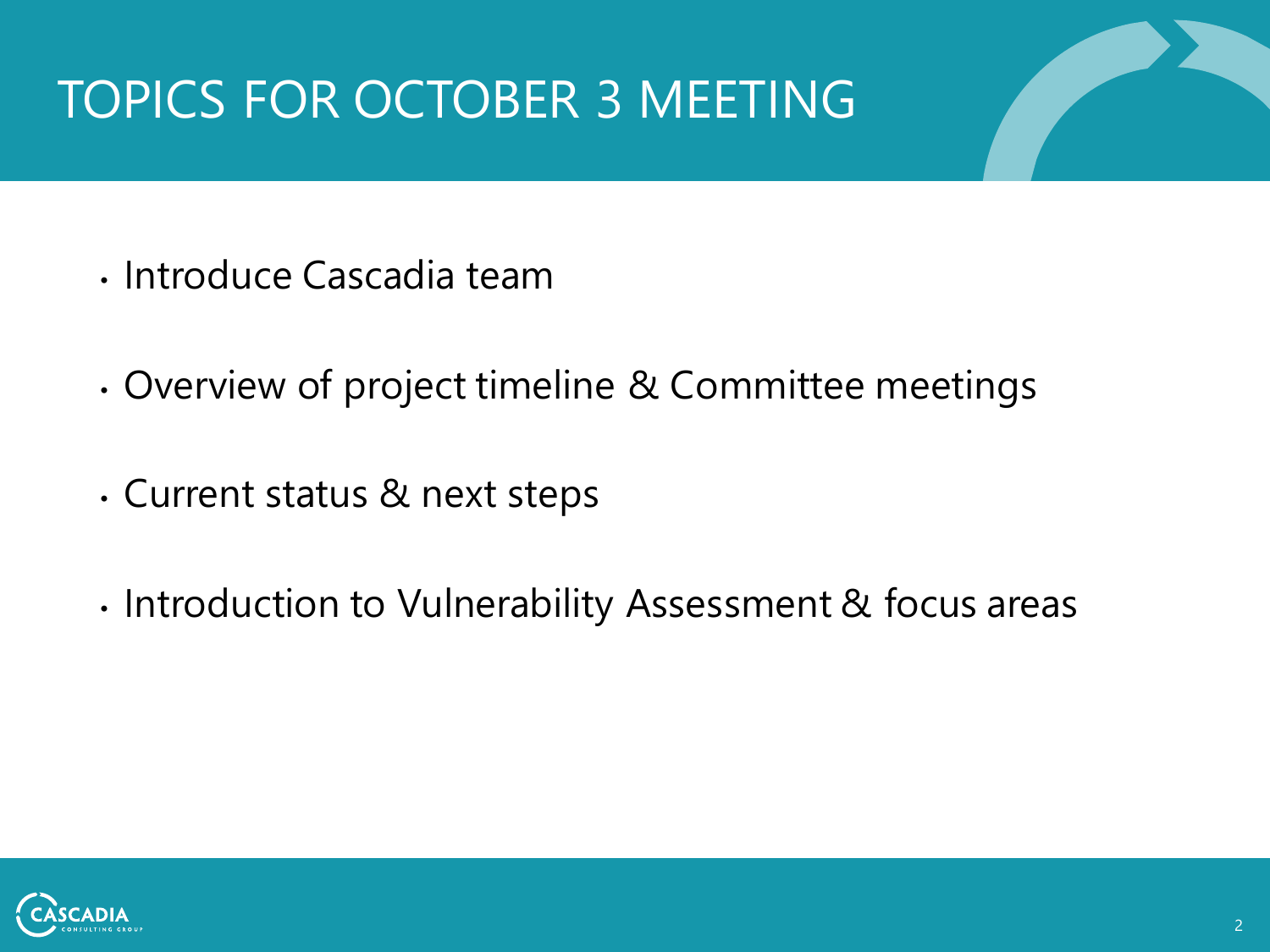## CASCADIA'S PROJECT TEAM



◄ Christy Shelton, Project Manager

Emily Wright, Climate Vulnerability & Adaptation Lead ►



◄ Britain Richardson, GHG Inventory & Mitigation Lead

Andrea Martin, Strategic Advisor ►

Additional staff for research, editing, design, etc.





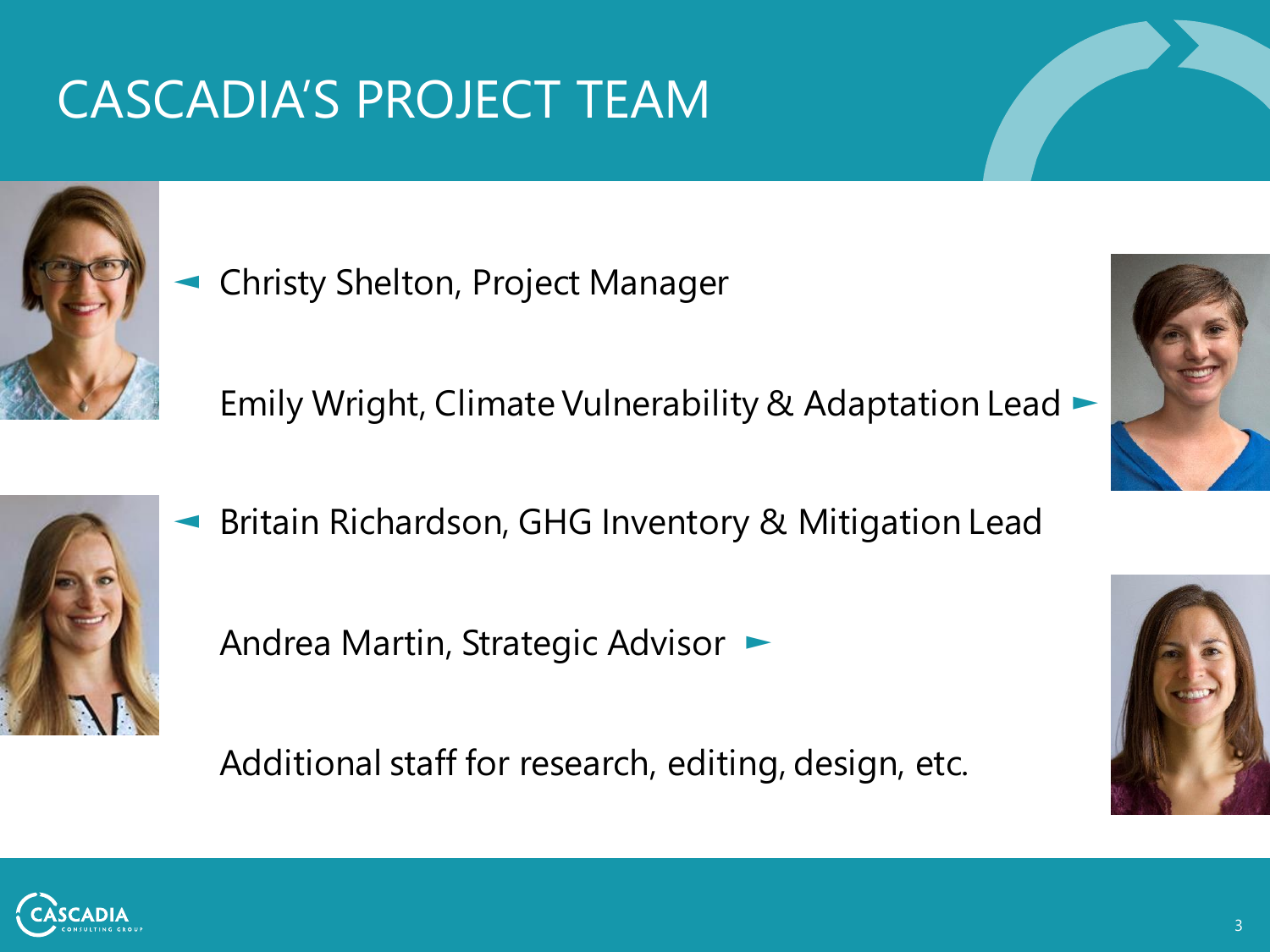### PROJECT OVERVIEW

### A. GHG Inventory (2017) & BAU Forecast

B. Climate Vulnerability Assessment, Fact Sheets & Guidance Document

C. Review Implementation Status of 2007 CAP; Prioritize Strategies for Mitigation & Adaptation

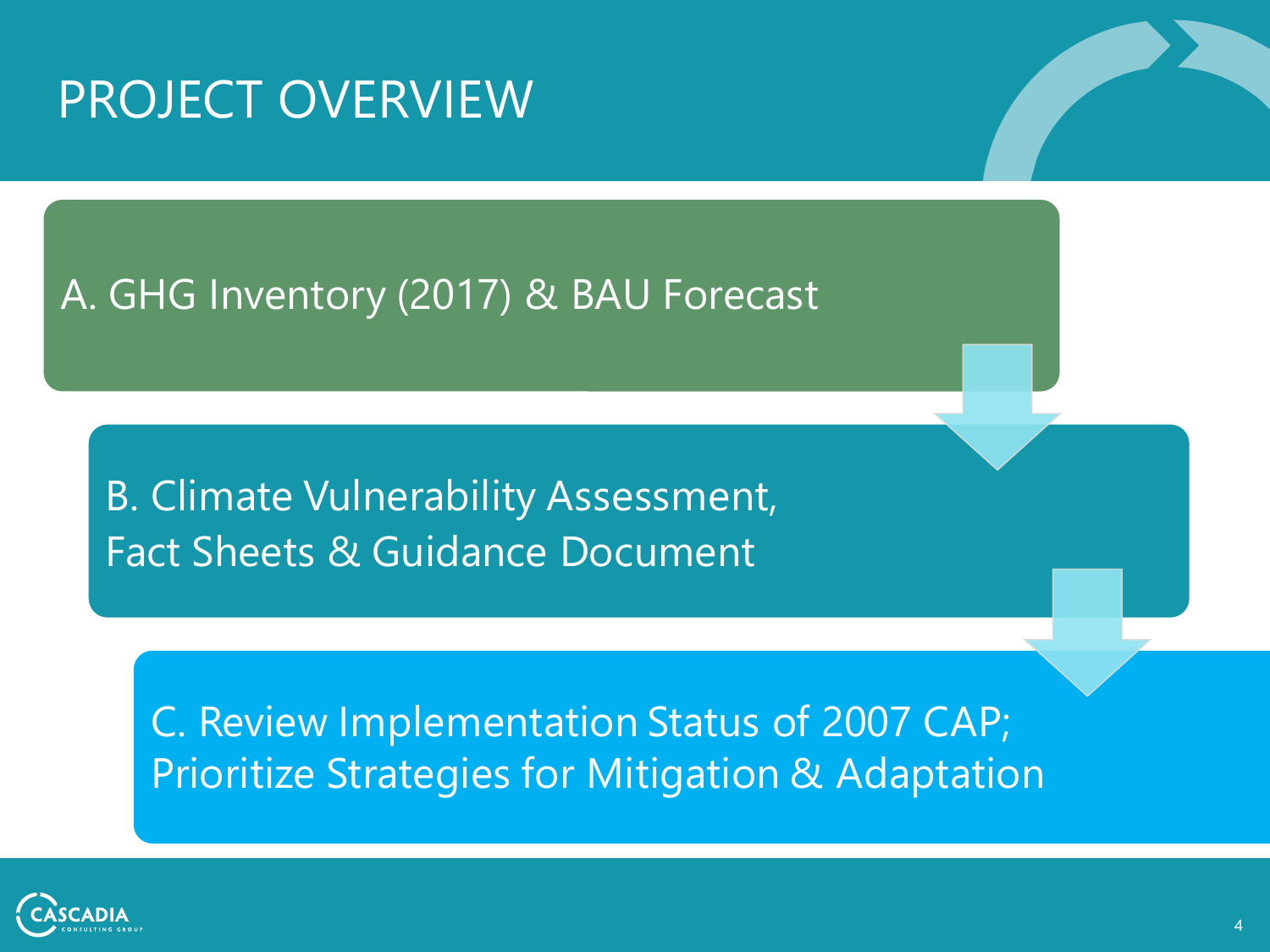# PROJECT TIMELINE



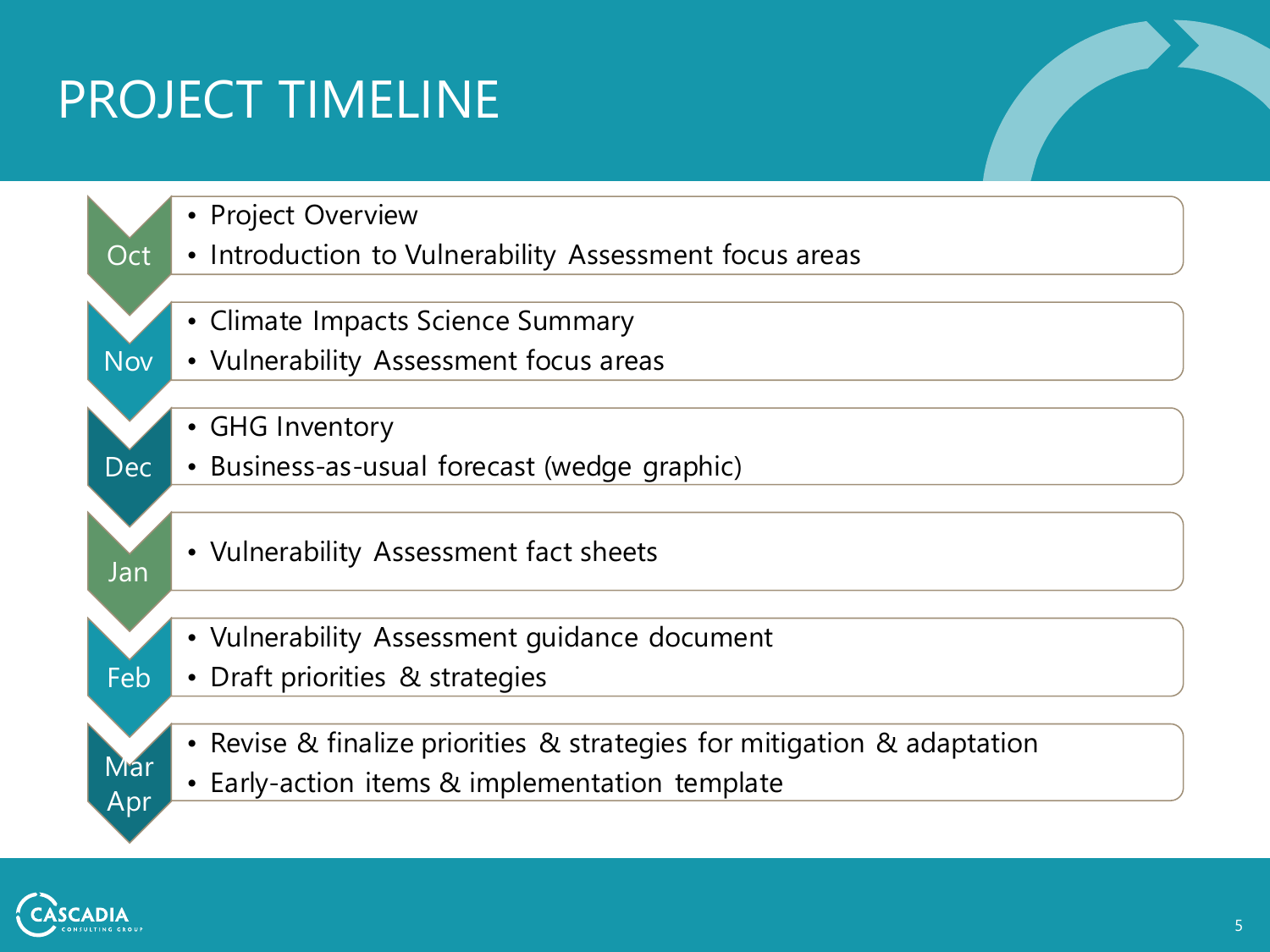# CURRENT STATUS & NEXT STEPS

### • **GHG Inventory** development in progress

- Data Collection checklist
- Gathering data from County and external sources
- Compiling inventory data

### • **Climate Vulnerability Assessment** initiated

- Preparing Climate Impacts Science Summary
- Introduction to potential focus areas

### • **November 7 Committee** meeting

- Climate Impacts Science Summary
- Four focus areas for Climate Vulnerability Assessment

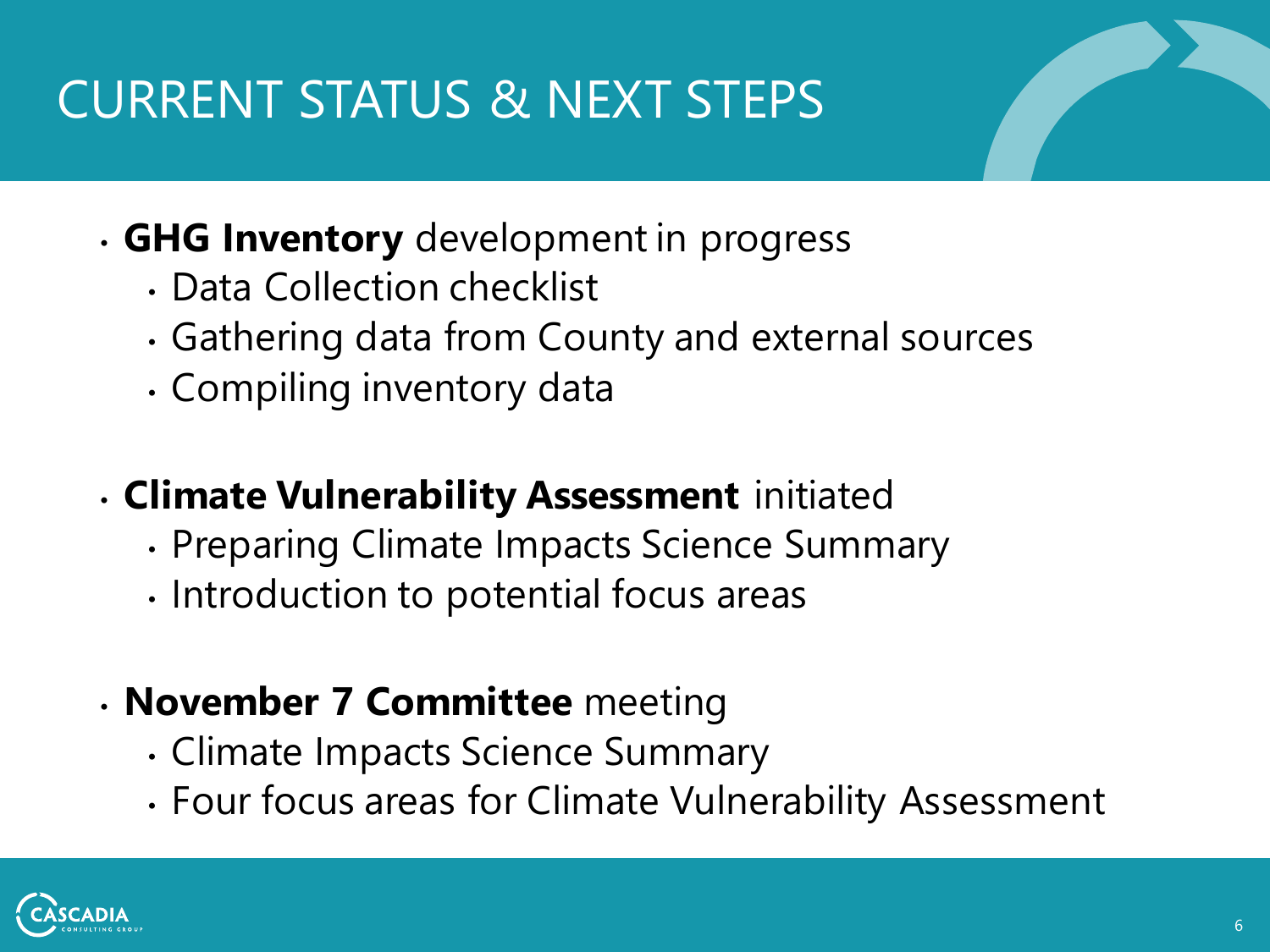### VULNERABILITY ASSESSMENT PROCESS



#### **Exposure Analysis**

Determine whether a system (e.g. resource, population,) is physically located in an area that would experience climate change impacts.



#### **Sensitivity Analysis**

Evaluate the degree to which a system would be affected by climate change impacts.



#### **Adaptive Capacity**

Assess the ease with which the County and community can prepare for climate change impacts by taking actions that reduce exposure or sensitivity.

#### **Vulnerability Assessment**

Combine the analyses and categorize sectors, resources, and communities in the County by their vulnerability level.

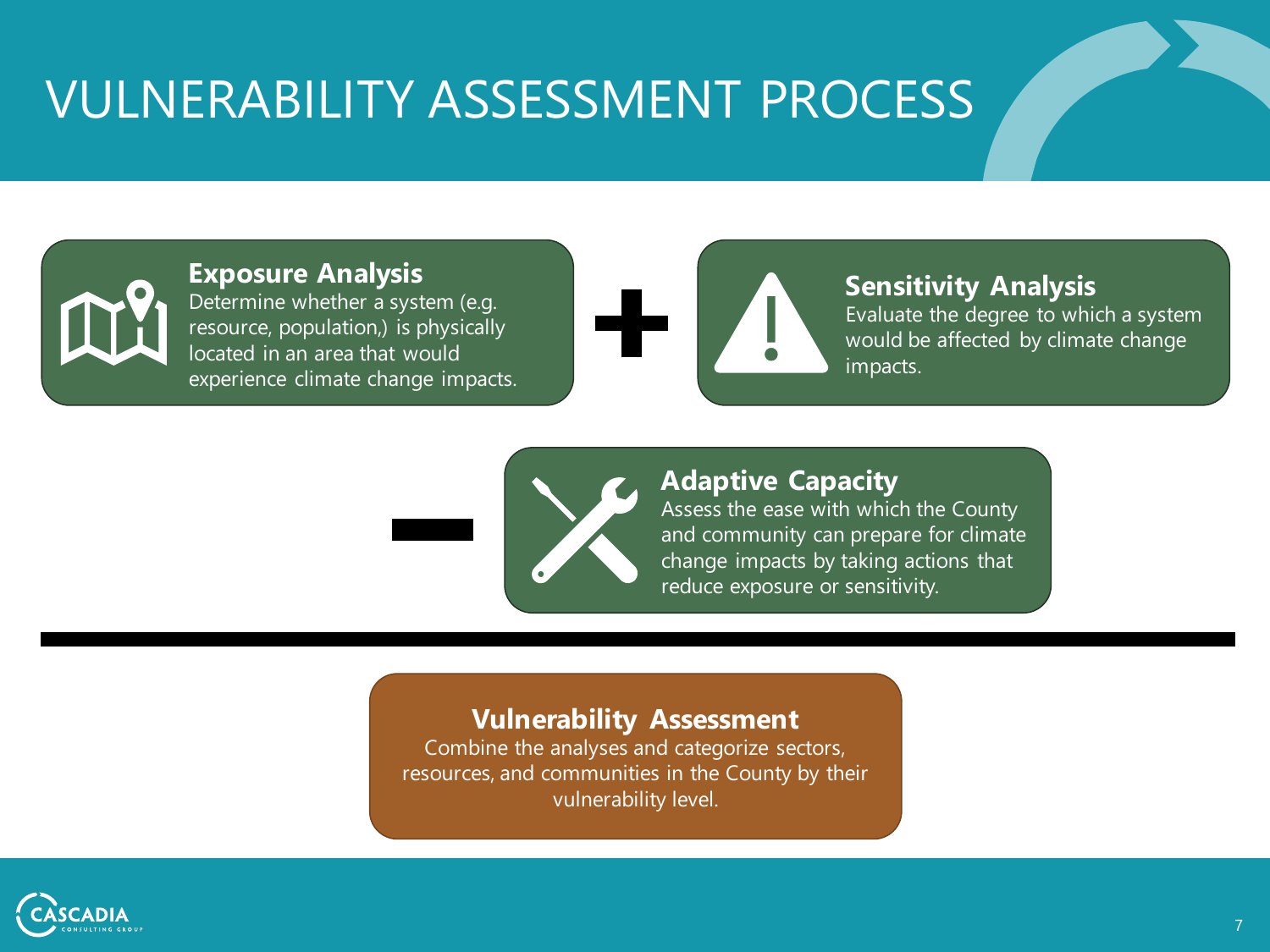# POTENTIAL FOCUS AREAS

Goal is to choose **4 focus areas**, but this list can be grouped into umbrella categories.

- Critical areas and ecosystems
- Fish and wildlife habitats
- Parks, trees, and open spaces
- Transportation and mobility
- Housing, building, and development
- Health, safety, and wellbeing
- Energy utility
- Stormwater system and surface water quality
- Drinking water supply and quality
- Marine shoreline
- Forest health and wildfire
- Agriculture and ranchlands
- Recreation and tourism
- Waste and materials

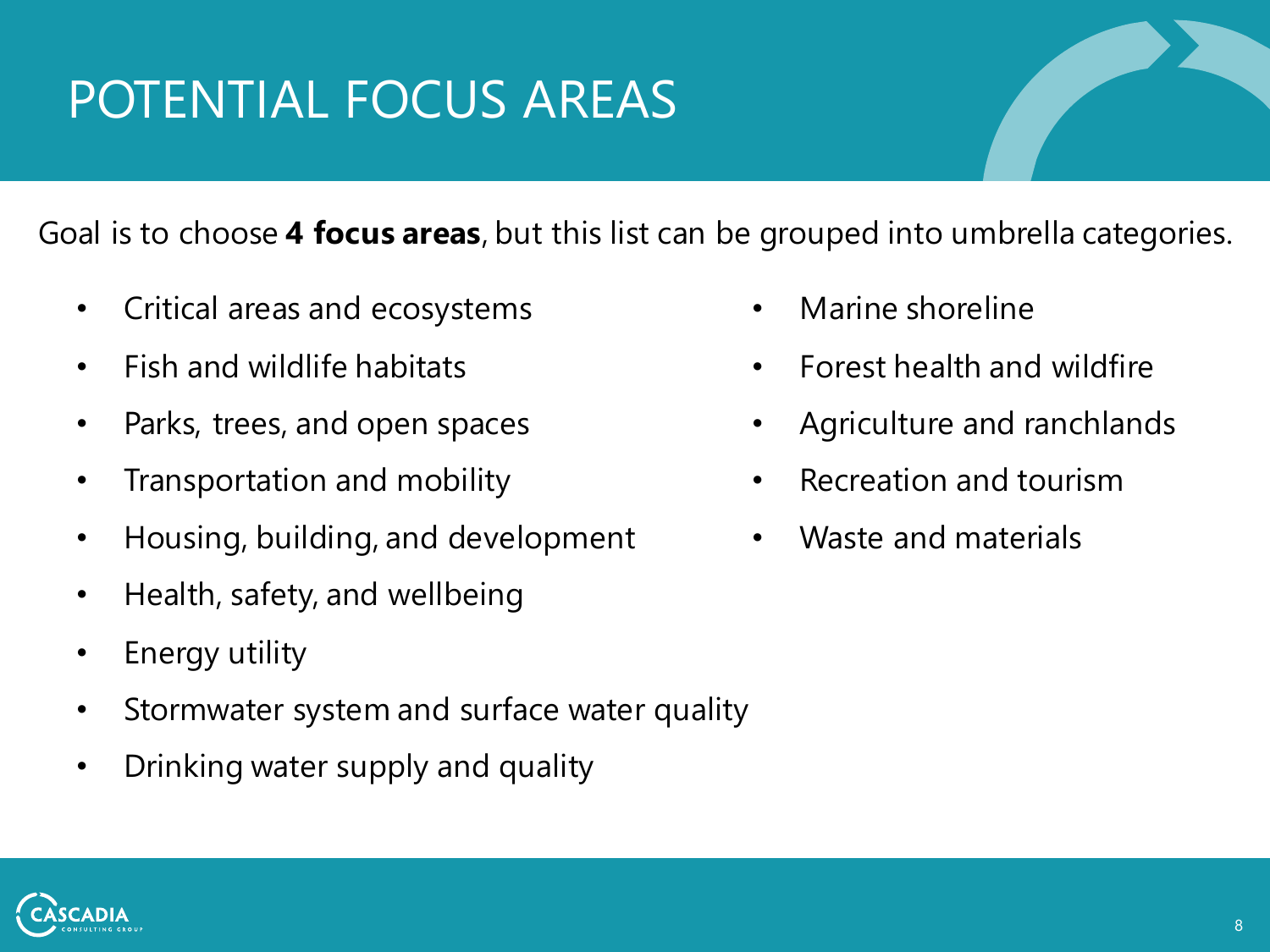# DISCUSSION QUESTIONS

- **What information is most needed at this time to inform planning decisions in the next 5 years?**
	- If a significant planning effort is currently underway for a particular sector, this type of information could have a powerful impact on informing that plan.

### • **What major investments are planned or being considered?**

• For instance, if the County intends to invest heavily in new transportation infrastructure, this information could help guide how those investments are made so they are worthwhile and support resilience to climate impacts.

### • **What are the local priorities?**

• For instance, some jurisdictions have a strong focus on health and equity with climate change, so a fact sheet focused on health and wellbeing aids decision-making.

### • **What are the pillars of the local economy and society?**

• Assessing the vulnerability of key industries of the local economy to climate impacts can help identify needs and opportunities to build economic resilience.